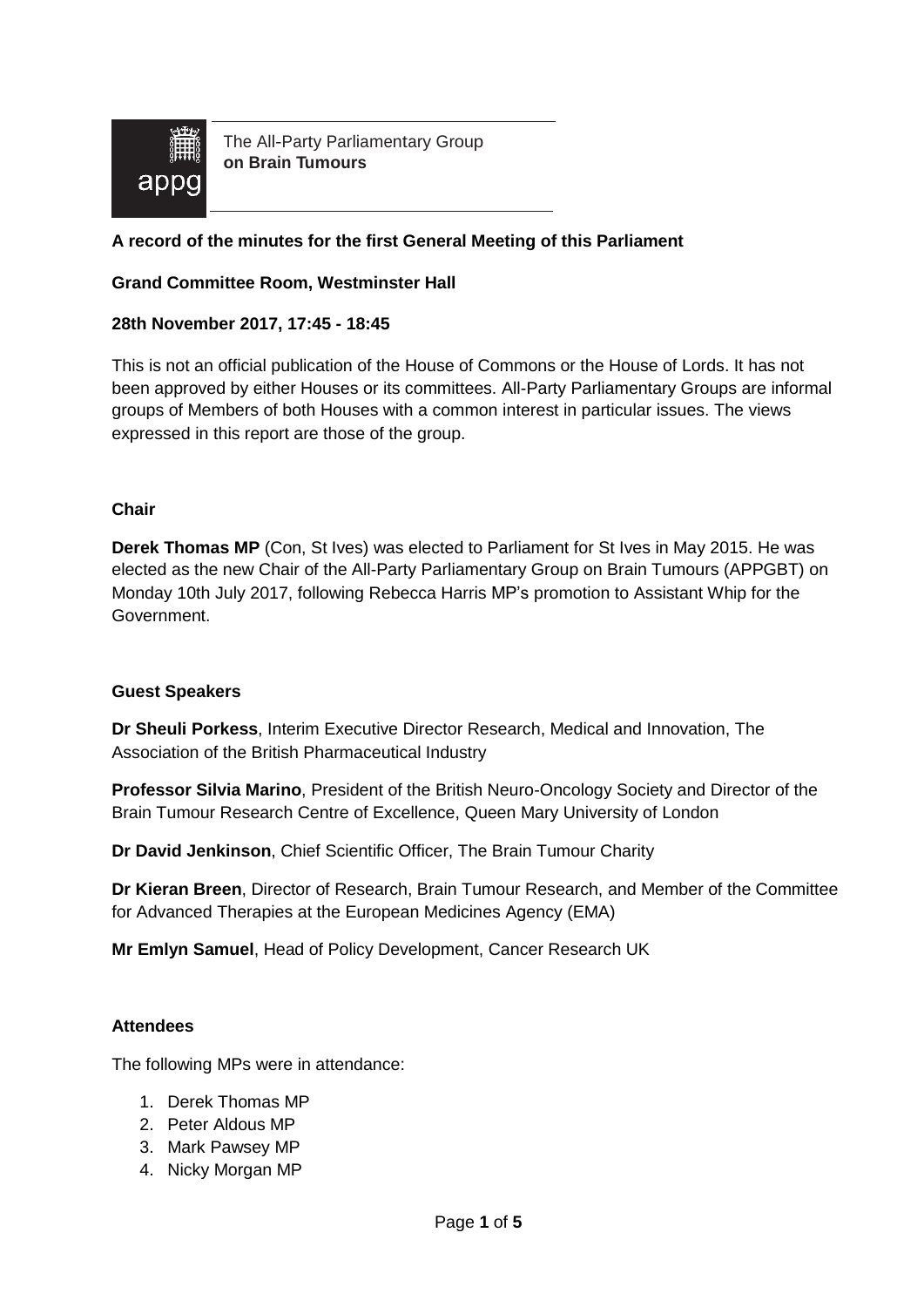- 5. Albert Owen MP
- 6. Kit Malthouse MP
- 7. Jim Fitzpatrick MP
- 8. Iain Stewart MP
- 9. Henry Smith MP
- 10. Guy Opperman MP

# **Apologies**

The following MPs gave their apologies:

- Steve Baker MP
- Rt Hon Tom Brake MP
- Rt Hon Alistair Carmichael MP
- Tracey Crouch MP
- Vicky Ford MP
- Jim Shannon MP

## **Minutes**

**Derek Thomas MP, Chair of the APPGBT**, gave the welcoming words and highlighted the minutes of the previous meeting  $(10<sup>th</sup>$  July 2017). Mr Thomas said that this meeting was focusing on Brexit, one of the key priorities for the APPGBT. Other priorities for further meetings include the upcoming Task & Finish Group report and the impact of brain tumours on families. Mr Thomas said he believed that the Task & Finish Group report is due to be published before Christmas and so would be considered in due course along with a planned inquiry relating to the impact of brain tumours. Mr Thomas also outlined how it had been hoped that Steve Baker MP from the Department for Exiting the EU would be present to hear from the APPGBT together with Vicky Ford MP. However, both had given their apologies, and it is intended for the APPGBT to brief them with the results of the meeting. Mr Thomas introduced the topic of the current meeting "Securing brain tumour researchers' and patients' needs as we leave the European Union".

**Dr Sheuli Porkess Interim Executive Director Research, Medical and Innovation for The Association of the British Pharmaceutical Industry**, was the first guest speaker. She gave an overview of the priorities of the pharmaceutical industry and the Brexit Health Alliance on the Brexit process. Dr Porkess said that the pharmaceutical industry is used to dealing with uncertainty and risk. She said that the key priorities for the industry are to ensure that the UK secures regulatory alignment with the EU, that long term predictability in funding continues for UK projects and that collaboration in research is not affected. Alongside these key priorities Dr Porkess said that other key factors are ensuring that the best talent continues to be able to work in the UK and that trade continues to flow smoothly across the EU and UK borders. Dr Porkess highlighted that the industry was directly or indirectly responsible for 220,000 jobs in the UK and that supply chains were interlinked across the EU in very complex ways, with 2,600 final products made in the UK.

Dr Porkess said it was essential that regulatory alignment was prioritised to avoid disruption that would affect patients. Describing the system currently in place, with regulatory harmonisation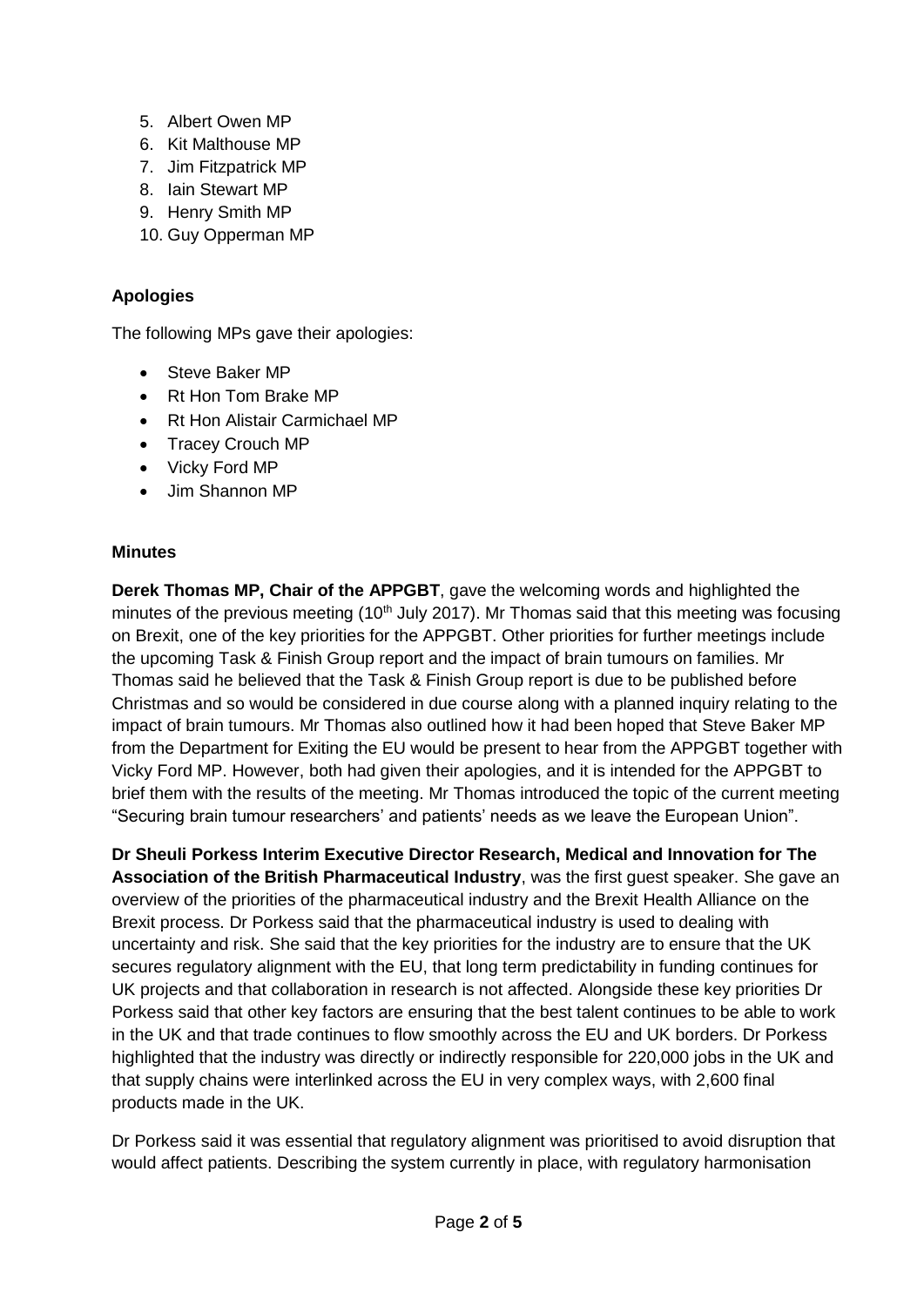being coordinated by the European Medicines Agency (EMA), she stressed that the system was built for a free flow of goods and people, along with streamlined licensing of drugs. The current licensing system promotes innovation and there needs to be action taken to ensure that patients in the UK are not disadvantaged after Brexit.

Dr Porkess said that the UK played a significant part in EU research, highlighting that 20% of the EU-funded research was carried out within the UK with 80% of this research having co-authors located elsewhere within the EU. The UK also received €8.8 billion in research funding and was a key part of 23 of the 24 European Reference Networks and the Innovative Medicine Initiative (IMI). The IMI is particularly important for rare and less common diseases.

**Professor Silvia Marino**, **President of the British Neuro-Oncology Society and Director of the Brain Tumour Research Centre of Excellence at Queen Mary University of London**, described her journey as an EU national scientist working within the UK. Professor Marino studied in Italy and came to work in the UK, rising to the top of her profession and never feeling she was at a disadvantage for not being British. She says it is essential that this does not change following Brexit and knows other scientists feel the same. Professor Marino said that there are clear challenges caused by Brexit for people like herself and research more generally but that these are not insurmountable. Her biggest concern is the UK's ability to attract and retain staff if Brexit makes applications more difficult and individuals' situations more unstable.

Professor Marino said that, due to charities' investments in brain tumour research, the research effort is beginning to reach a critical mass with a significant increase in applications to a range of funders. However, there is significant uncertainty over how the applications to EU sources and those with a European collaborative element will be treated. Added to this is the key issue of collaboration, essential for research success and innovation. There is a concern that collaboration between countries, so essential to the exchange of ideas, may suffer from a range of unintended obstacles which could develop as a result of leaving the EU. Professor Marino also raised the issue of access to pan-European clinical trials and whether new pathways to engaging in clinical trials can be defined as soon as possible.

**Dr David Jenkinson, Chief Scientific Officer of The Brain Tumour Charity**, began by saying that while there has been a great deal of progress in the money raised by charities for brain tumour research projects, the majority are still collaborative in both money and skills. He added that while this is true of all cancers, it is particularly true of brain tumours where the 150 subcategories and paediatric tumours make collaboration essential on research, clinical trials and funding. Dr Jenkinson used the AspECT trial of paediatric brain tumours as an example of where an absence of barriers for patients and research are essential.

Dr Jenkinson agreed with the previous two speakers and raised the issue of visas for researchers, asking whether it was possible to guarantee tier 1 visas for EU national scientists to give some comfort and security for those already here. He added that people needed to feel secure in where they are living or where they were considering moving. Dr Jenkinson also stated that the UK benefited significantly from EU research funding, netting over  $\epsilon$ 8 billion from  $\epsilon$ 5 billion contributions, and that there was a clear need for alignment of regulation for the UK to continue to benefit from the EU's ability to develop innovative and novel treatments. He raised the issue of confusion over regulation following our departure from the EMA and whether approval for drugs would slow down. A key point raised by Dr Jenkinson was over access to the European Reference Network scheme as it is currently only open to member states.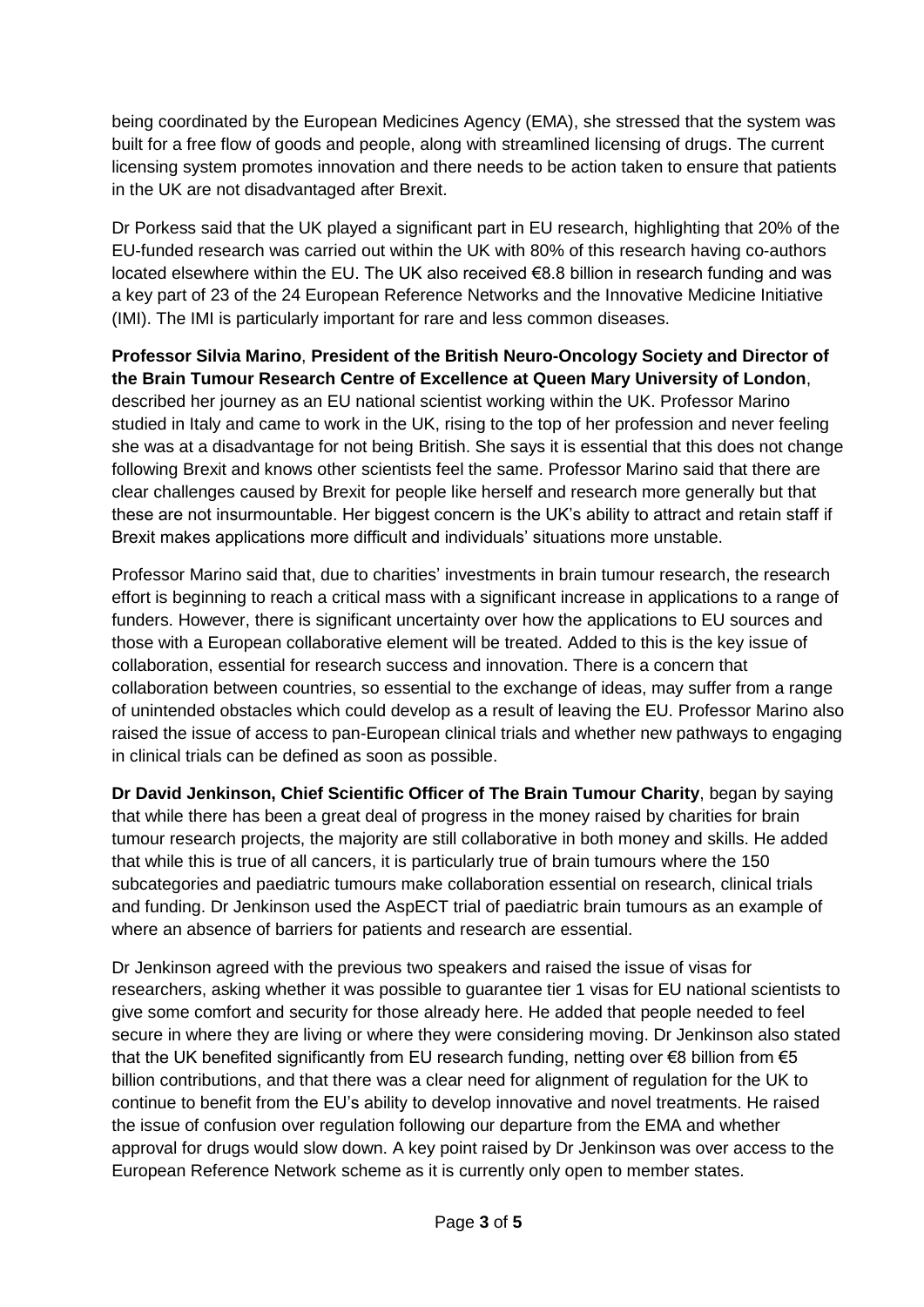**Dr Kieran Breen, Director of Research for Brain Tumour Research and Member of the Committee for Advanced Therapies at the European Medicines Agency**, began by explaining his role on the Committee for Advanced Therapies. The committee is made up of representatives of 28 member states in addition to co-opted experts and assesses applications for marketing authorisation from a range of different medicines and treatments including gene and cell-based therapies. Dr Breen said that the committee has at least five potential brain tumour therapies in the pipeline and that the committee works to help them reach patients quickly. The UK plays a big role in the process, with the Medicines and Health Products Regulatory Agency taking on 20% of the case load for product assessment. He said that the application process is centralised and there is a serious issue for the UK's involvement in this if it is outside the EMA.

Dr Breen said that these issues could see a loss of income for the MHRA but more importantly a delay in access for British patients to promising and innovative treatments. He continued to say that if there is a clean break with the EMA, companies will have to apply to two different bodies and through two potentially different schemes for product approval. This is likely to slow down patient access within the UK by between 6 and 12 months. This is due to the population difference between the UK and the rest of the EU where applications to the EMA for approval will have access to a market of over 500 million people while those to the MHRA will target only 65 million. He concluded by saying that there is scope for a major impact on the availability of new therapies in the UK as a result of the UK leaving the EU.

**Mr Emlyn Samuel, Head of Policy Development, Cancer Research UK** started by saying that he agreed the analysis of the other speakers and agreed with their views on the issues facing research in the UK. Mr Samuel summarised the work that Cancer Research UK had been undertaking since the referendum result, most notably to establish the charity's policies towards Brexit. Mr Samuel said the review focused on understanding what the UK added to the EU and looked to provide the Government and the life science sector with a full understanding of the current situation before policies could be made. He said they found that the UK made a significant contribution to science within the EU through intellectual leadership, participation in clinical trials, through advisory bodies, the funding of world class research centres and providing a training ground for science workforces.

Mr Samuel said that the report from this review was widely praised and raised important questions for the Brexit process. He said Cancer Research UK then began to formulate its position which contained similar priorities to the other speakers. Furthermore, mobility for researchers was crucial to attract and retain the best talent and that regulatory alignment was essential to build on the excellent record in clinical trials. Mr Samuel said that a quarter of the clinical trials funded by his charity had EU collaboration and that this was particularly true for less common cancers such as brain tumours. He ended by saying that the Government's response to addressing concerns expressed by Cancer Research UK so far was encouraging.

## **Questions**

Following the presentations there was a short period for questions from the audience. Kathy Oliver, representing the International Brain Tumour Alliance, raised the issue of how important the patient voice is on EU-platforms and the EU Reference Network, and asked whether the